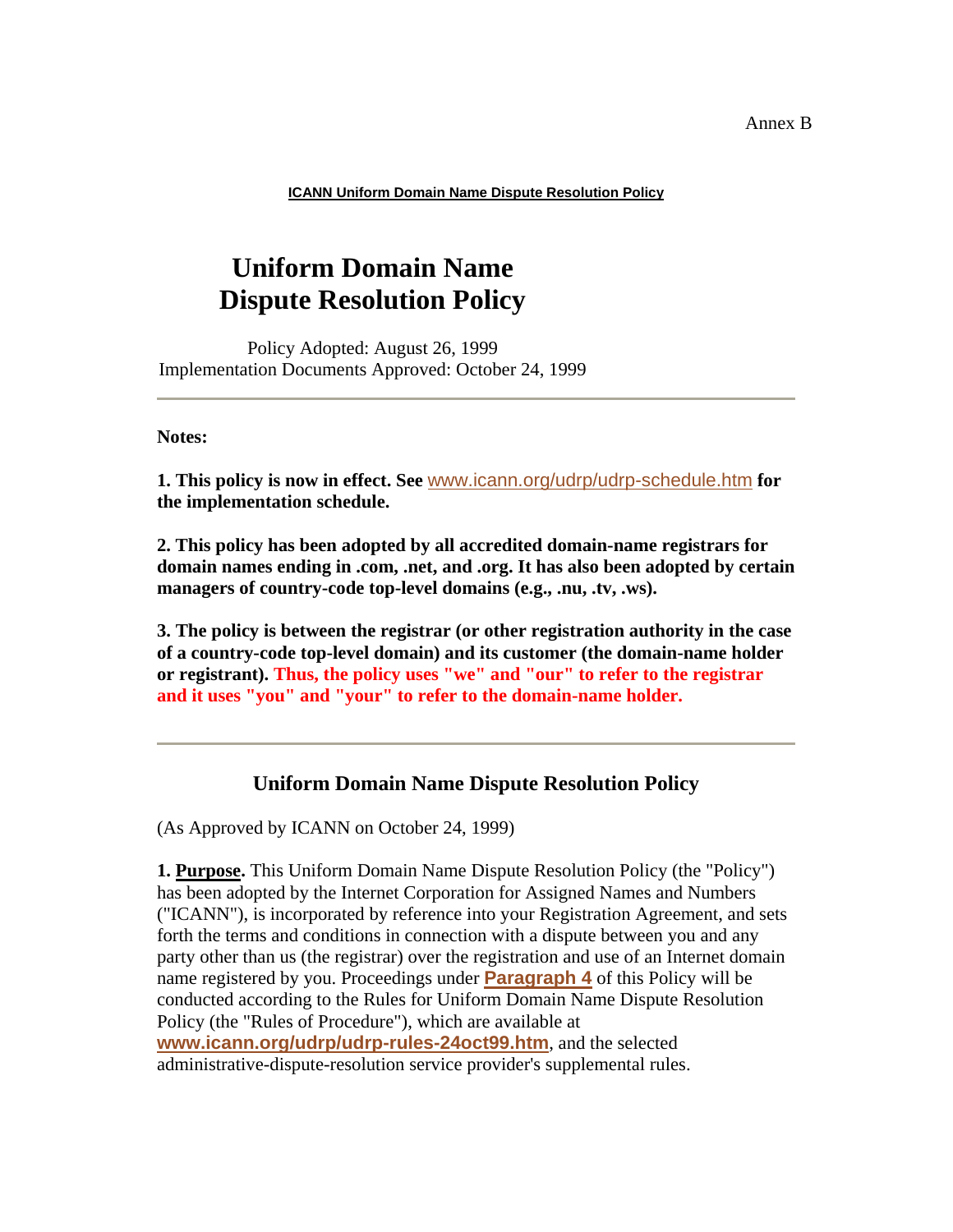**2. Your Representations.** By applying to register a domain name, or by asking us to maintain or renew a domain name registration, you hereby represent and warrant to us that (a) the statements that you made in your Registration Agreement are complete and accurate; (b) to your knowledge, the registration of the domain name will not infringe upon or otherwise violate the rights of any third party; (c) you are not registering the domain name for an unlawful purpose; and (d) you will not knowingly use the domain name in violation of any applicable laws or regulations. It is your responsibility to determine whether your domain name registration infringes or violates someone else's rights.

**3. Cancellations, Transfers, and Changes.** We will cancel, transfer or otherwise make changes to domain name registrations under the following circumstances:

a. subject to the provisions of **Paragraph 8**, our receipt of written or appropriate electronic instructions from you or your authorized agent to take such action;

b. our receipt of an order from a court or arbitral tribunal, in each case of competent jurisdiction, requiring such action; and/or

c. our receipt of a decision of an Administrative Panel requiring such action in any administrative proceeding to which you were a party and which was conducted under this Policy or a later version of this Policy adopted by ICANN. (See **Paragraph 4(i)** and **(k)** below.)

We may also cancel, transfer or otherwise make changes to a domain name registration in accordance with the terms of your Registration Agreement or other legal requirements.

## **4. Mandatory Administrative Proceeding.**

This Paragraph sets forth the type of disputes for which you are required to submit to a mandatory administrative proceeding. These proceedings will be conducted before one of the administrative-dispute-resolution service providers listed at **www.icann.org/udrp/approved-providers.htm** (each, a "Provider").

**a. Applicable Disputes.** You are required to submit to a mandatory administrative proceeding in the event that a third party (a "complainant") asserts to the applicable Provider, in compliance with the Rules of Procedure, that

(i) your domain name is identical or confusingly similar to a trademark or service mark in which the complainant has rights; and

(ii) you have no rights or legitimate interests in respect of the domain name; and

(iii) your domain name has been registered and is being used in bad faith.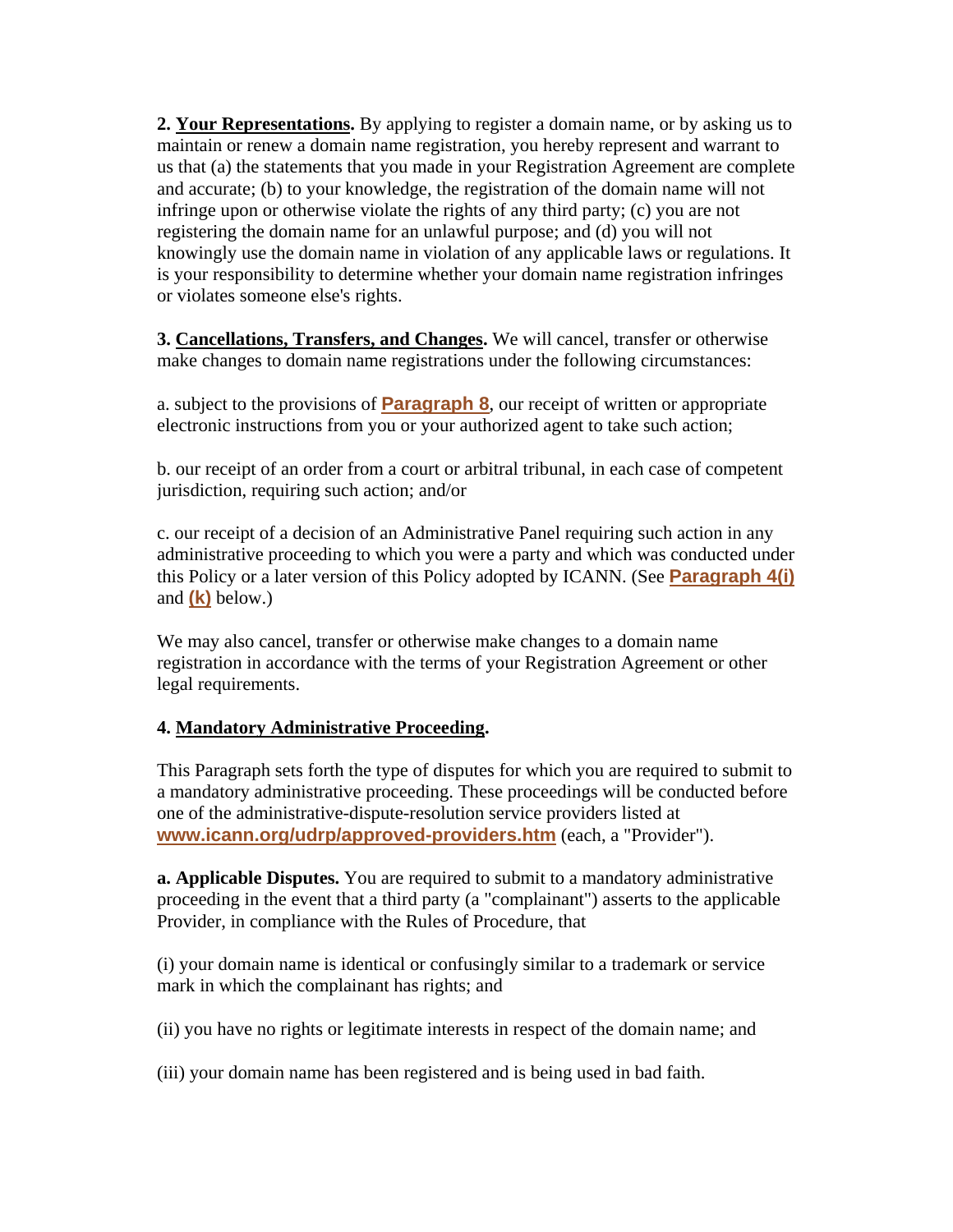In the administrative proceeding, the complainant must prove that each of these three elements are present.

**b. Evidence of Registration and Use in Bad Faith.** For the purposes of **Paragraph 4(a)(iii)**, the following circumstances, in particular but without limitation, if found by the Panel to be present, shall be evidence of the registration and use of a domain name in bad faith:

(i) circumstances indicating that you have registered or you have acquired the domain name primarily for the purpose of selling, renting, or otherwise transferring the domain name registration to the complainant who is the owner of the trademark or service mark or to a competitor of that complainant, for valuable consideration in excess of your documented out-of-pocket costs directly related to the domain name; or

(ii) you have registered the domain name in order to prevent the owner of the trademark or service mark from reflecting the mark in a corresponding domain name, provided that you have engaged in a pattern of such conduct; or

(iii) you have registered the domain name primarily for the purpose of disrupting the business of a competitor; or

(iv) by using the domain name, you have intentionally attempted to attract, for commercial gain, Internet users to your web site or other on-line location, by creating a likelihood of confusion with the complainant's mark as to the source, sponsorship, affiliation, or endorsement of your web site or location or of a product or service on your web site or location.

**c. How to Demonstrate Your Rights to and Legitimate Interests in the Domain Name in Responding to a Complaint.** When you receive a complaint, you should refer to **Paragraph 5** of the Rules of Procedure in determining how your response should be prepared. Any of the following circumstances, in particular but without limitation, if found by the Panel to be proved based on its evaluation of all evidence presented, shall demonstrate your rights or legitimate interests to the domain name for purposes of **Paragraph 4(a)(ii)**:

(i) before any notice to you of the dispute, your use of, or demonstrable preparations to use, the domain name or a name corresponding to the domain name in connection with a bona fide offering of goods or services; or

(ii) you (as an individual, business, or other organization) have been commonly known by the domain name, even if you have acquired no trademark or service mark rights; or

(iii) you are making a legitimate noncommercial or fair use of the domain name, without intent for commercial gain to misleadingly divert consumers or to tarnish the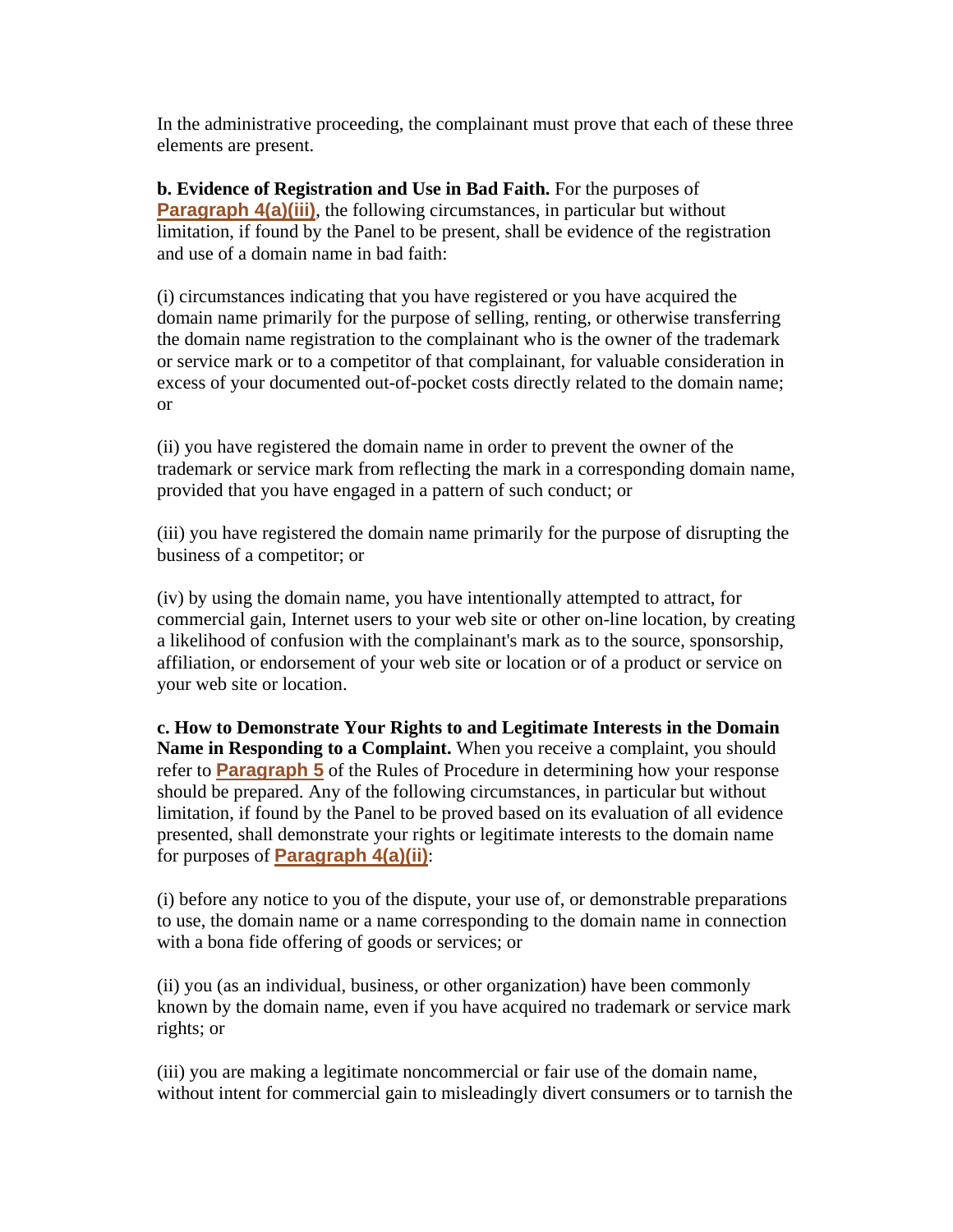trademark or service mark at issue.

**d. Selection of Provider.** The complainant shall select the Provider from among those approved by ICANN by submitting the complaint to that Provider. The selected Provider will administer the proceeding, except in cases of consolidation as described in **Paragraph 4(f)**.

**e. Initiation of Proceeding and Process and Appointment of Administrative Panel.** The Rules of Procedure state the process for initiating and conducting a proceeding and for appointing the panel that will decide the dispute (the "Administrative Panel").

**f. Consolidation.** In the event of multiple disputes between you and a complainant, either you or the complainant may petition to consolidate the disputes before a single Administrative Panel. This petition shall be made to the first Administrative Panel appointed to hear a pending dispute between the parties. This Administrative Panel may consolidate before it any or all such disputes in its sole discretion, provided that the disputes being consolidated are governed by this Policy or a later version of this Policy adopted by ICANN.

**g. Fees.** All fees charged by a Provider in connection with any dispute before an Administrative Panel pursuant to this Policy shall be paid by the complainant, except in cases where you elect to expand the Administrative Panel from one to three panelists as provided in **Paragraph 5(b)(iv)** of the Rules of Procedure, in which case all fees will be split evenly by you and the complainant.

**h. Our Involvement in Administrative Proceedings.** We do not, and will not, participate in the administration or conduct of any proceeding before an Administrative Panel. In addition, we will not be liable as a result of any decisions rendered by the Administrative Panel.

**i. Remedies.** The remedies available to a complainant pursuant to any proceeding before an Administrative Panel shall be limited to requiring the cancellation of your domain name or the transfer of your domain name registration to the complainant.

**j. Notification and Publication.** The Provider shall notify us of any decision made by an Administrative Panel with respect to a domain name you have registered with us. All decisions under this Policy will be published in full over the Internet, except when an Administrative Panel determines in an exceptional case to redact portions of its decision.

**k. Availability of Court Proceedings.** The mandatory administrative proceeding requirements set forth in **Paragraph 4** shall not prevent either you or the complainant from submitting the dispute to a court of competent jurisdiction for independent resolution before such mandatory administrative proceeding is commenced or after such proceeding is concluded. If an Administrative Panel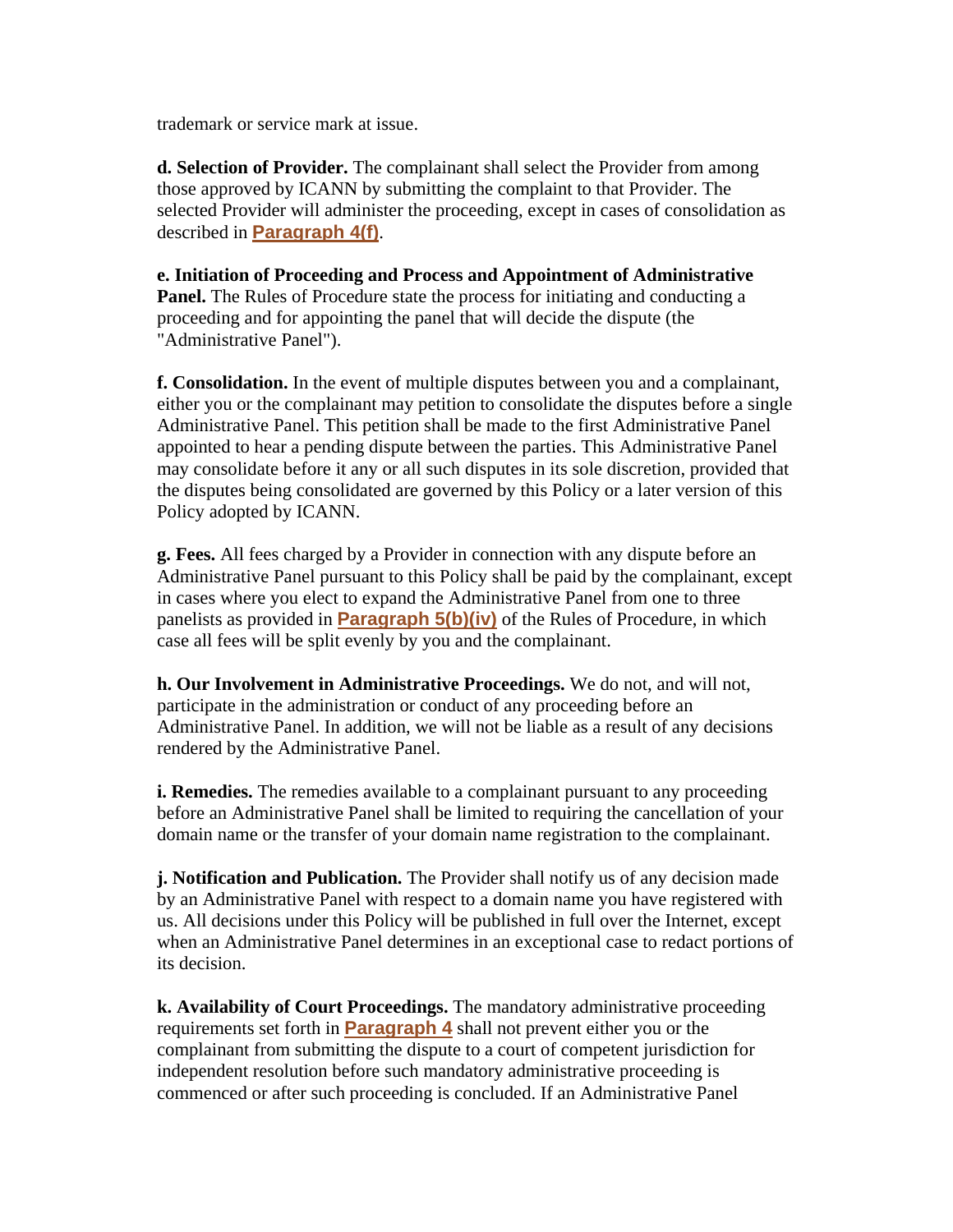decides that your domain name registration should be canceled or transferred, we will wait ten (10) business days (as observed in the location of our principal office) after we are informed by the applicable Provider of the Administrative Panel's decision before implementing that decision. We will then implement the decision unless we have received from you during that ten (10) business day period official documentation (such as a copy of a complaint, file-stamped by the clerk of the court) that you have commenced a lawsuit against the complainant in a jurisdiction to which the complainant has submitted under **Paragraph 3(b)(xiii)** of the Rules of Procedure. (In general, that jurisdiction is either the location of our principal office or of your address as shown in our Whois database. See **Paragraphs 1** and **3(b)(xiii)** of the Rules of Procedure for details.) If we receive such documentation within the ten (10) business day period, we will not implement the Administrative Panel's decision, and we will take no further action, until we receive (i) evidence satisfactory to us of a resolution between the parties; (ii) evidence satisfactory to us that your lawsuit has been dismissed or withdrawn; or (iii) a copy of an order from such court dismissing your lawsuit or ordering that you do not have the right to continue to use your domain name.

**5. All Other Disputes and Litigation.** All other disputes between you and any party other than us regarding your domain name registration that are not brought pursuant to the mandatory administrative proceeding provisions of **Paragraph 4** shall be resolved between you and such other party through any court, arbitration or other proceeding that may be available.

**6. Our Involvement in Disputes.** We will not participate in any way in any dispute between you and any party other than us regarding the registration and use of your domain name. You shall not name us as a party or otherwise include us in any such proceeding. In the event that we are named as a party in any such proceeding, we reserve the right to raise any and all defenses deemed appropriate, and to take any other action necessary to defend ourselves.

**7. Maintaining the Status Quo.** We will not cancel, transfer, activate, deactivate, or otherwise change the status of any domain name registration under this Policy except as provided in **Paragraph 3** above.

## **8. Transfers During a Dispute.**

**a. Transfers of a Domain Name to a New Holder.** You may not transfer your domain name registration to another holder (i) during a pending administrative proceeding brought pursuant to **Paragraph 4** or for a period of fifteen (15) business days (as observed in the location of our principal place of business) after such proceeding is concluded; or (ii) during a pending court proceeding or arbitration commenced regarding your domain name unless the party to whom the domain name registration is being transferred agrees, in writing, to be bound by the decision of the court or arbitrator. We reserve the right to cancel any transfer of a domain name